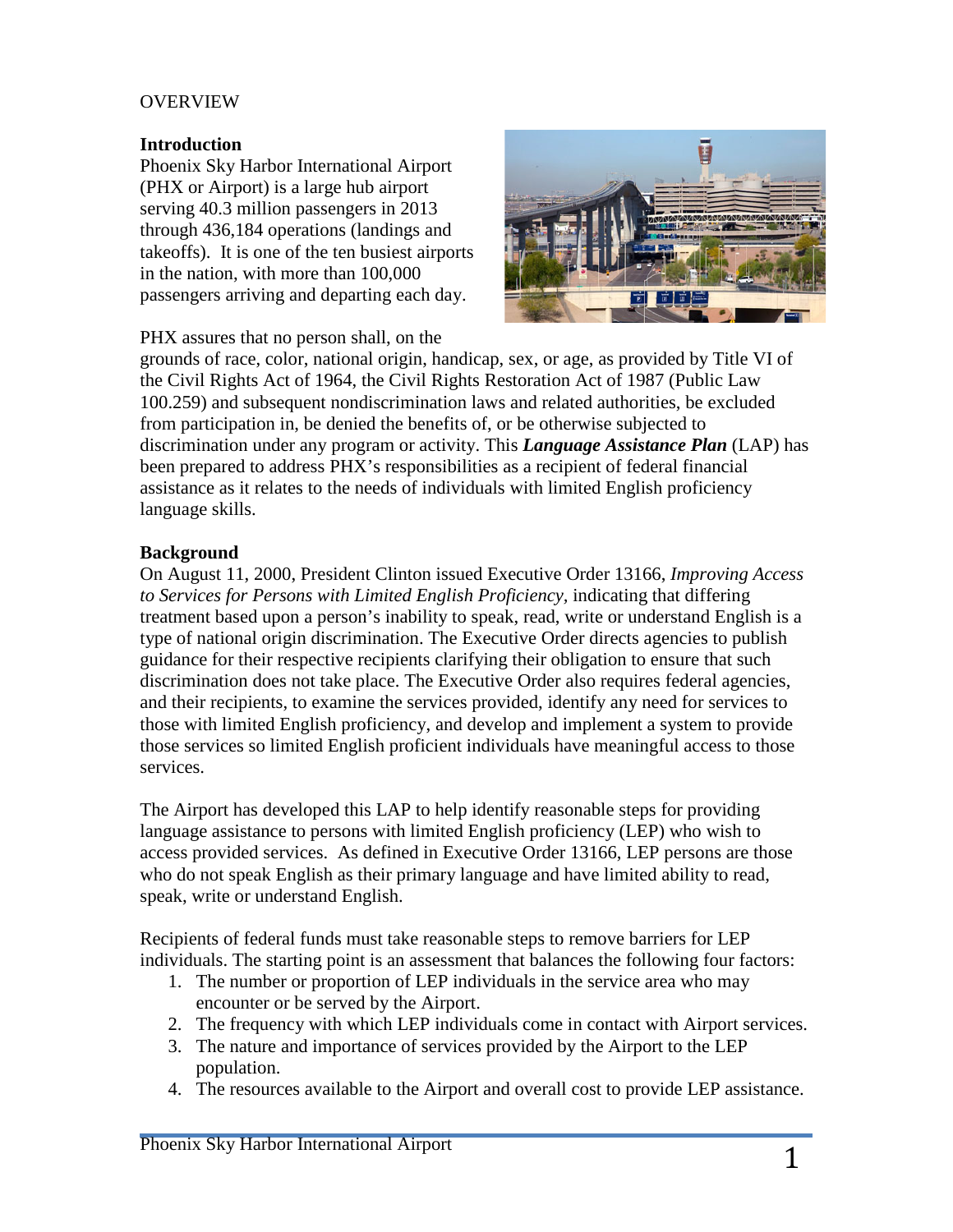## DETERMINING NEED: FOUR FACTOR ANALYSIS

### **Factor 1: The number or proportion of LEP individuals in the service area who may encounter or be served by the Airport**

The U.S. Census Bureau's American Community Survey (ACS) 2008-2012, was the major data source used to determine the number of LEP persons in Maricopa County, in which the Phoenix metropolitan area resides. While PHX serves a majority of the state of Arizona, Maricopa County holds the largest population of the state residents and will be considered a representative population of the residents of other Arizona counties. Consistent with the Safe Harbor Clause of the U.S. Department of Transportation LEP Guidance, this data also determined language groups that equal or exceed five percent of the regional population that are considered LEP.

Per the ACS data in Table 1, Maricopa County has a total population of 3,557,419 five years old and older. Of this total, the ACS estimates that 939,669 or 26.4% of the population speaks a language other than English in their household. The ACS further details that 10.5% or 373,954 of the region's population speak English less than "very well" or are LEP. Based upon the estimates in the same ACS table, the Maricopa County LEP population is comprised of 8.5% Spanish speaking population, 1% speak Asian or Pacific Islander languages, 0.7% speak Indo-European languages, and .04% speak other various languages. Based upon these percentages, Spanish will be the primary language targeted for language assistance by PHX.

|                         | Estimate  | Percent |  |  |  |  |
|-------------------------|-----------|---------|--|--|--|--|
| <b>Population 5</b>     | 3.557.419 |         |  |  |  |  |
| years and older         |           |         |  |  |  |  |
| <b>English only</b>     | 2,617,750 | 73.6%   |  |  |  |  |
| Language                |           |         |  |  |  |  |
| other than              | 939,669   | 26.4%   |  |  |  |  |
| <b>English</b>          |           |         |  |  |  |  |
| <b>Speak English</b>    | 373,954   | 10.5%   |  |  |  |  |
| less than "very         |           |         |  |  |  |  |
| well"                   |           |         |  |  |  |  |
| <b>Spanish</b>          | 729,055   | 20.5%   |  |  |  |  |
| <b>Speak English</b>    | 302,560   | 8.5%    |  |  |  |  |
| less than "very         |           |         |  |  |  |  |
| well"                   |           |         |  |  |  |  |
| Other Indo-             | 89,130    | 2.5%    |  |  |  |  |
| <b>European</b>         |           |         |  |  |  |  |
| languages               |           |         |  |  |  |  |
| <b>Speak English</b>    | 23,210    | 0.7%    |  |  |  |  |
| less than "very         |           |         |  |  |  |  |
| well"                   |           |         |  |  |  |  |
| Asian and               | 81,268    | 2.3%    |  |  |  |  |
| <b>Pacific Islander</b> |           |         |  |  |  |  |
| languages               |           |         |  |  |  |  |
| <b>Speak English</b>    | 35,420    | 1.0%    |  |  |  |  |
| less than "very         |           |         |  |  |  |  |
| well"                   |           |         |  |  |  |  |
| Other                   | 40.216    | 1.1%    |  |  |  |  |
| languages               |           |         |  |  |  |  |
| <b>Speak English</b>    | 12.764    | 0.4%    |  |  |  |  |
| less than "very         |           |         |  |  |  |  |
| well"                   |           |         |  |  |  |  |

## Table 1: Language Spoken at Home

*Source: 2008-2012 American Community Survey 5 year Estimates, Maricopa County, AZ*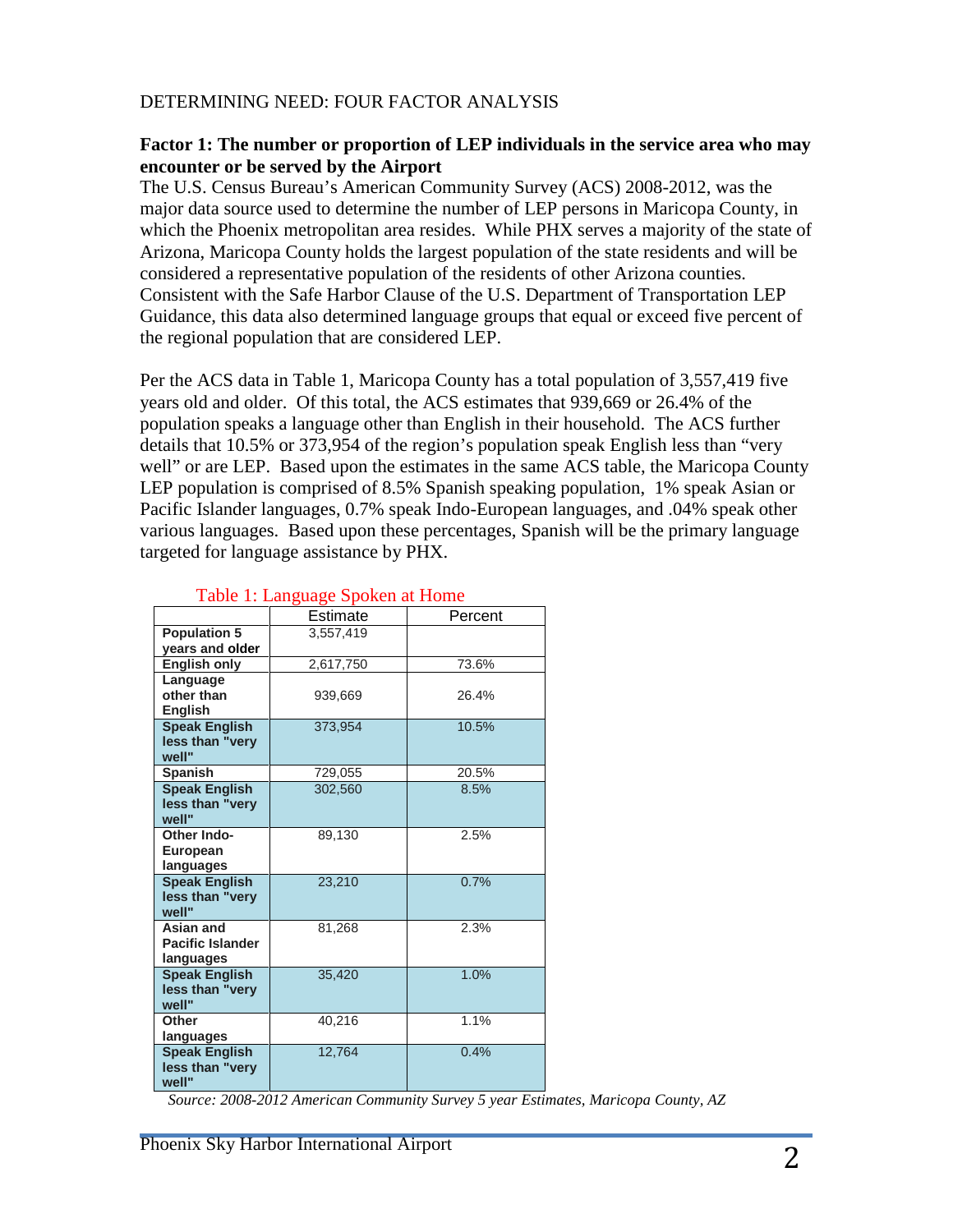## **Factor 2: The frequency with which LEP individuals come in contact with Airport services**

Two different sources were used to determine the frequency with which LEP individuals utilize Airport services. First, a review of a phone translation service PHX offers in which LEP individuals can be connected to a translator speaking the language of the individual. This translation phone service is offered in up to 56 different languages at no cost to the LEP individual. It is an Airport contracted service, available at any Airport information desk, but can also be utilized by calling through the Airport's communication center. This service also provides an information report outlining the languages used and the length of calls. A review of the report data shows Spanish is the predominantly used language in the phone translation service, as illustrated in Table 2 below. PHX provided translation services in 20 different languages. Spanish was the most popular translation service language utilized with 256 total calls (80% of all calls) and 1,018 minutes total time (71% of total calls duration). The next most demanded languages were Mandarin, with 16 calls, and French and Vietnamese, with 8 calls each.





*Data reflects language translation services provided for a 10-month period of December 2013 through September 2014. (Only the eight most translated languages of the 20 utilized during this period are illustrated.)* 

The second consideration to determine the frequency with which LEP individuals utilize Airport service was to examine the number of international travelers utilizing PHX. Airport staff reviewed information from a variety of sources including the U.S. Department of Transportation (USDOT), Airports Council International (ACI), marketing information data tapes (MIDT), and data provided directly by the airlines to determine typical passenger demographics related to language spoken by both in-bound or outbound passengers. Table 3 outlines these originating countries: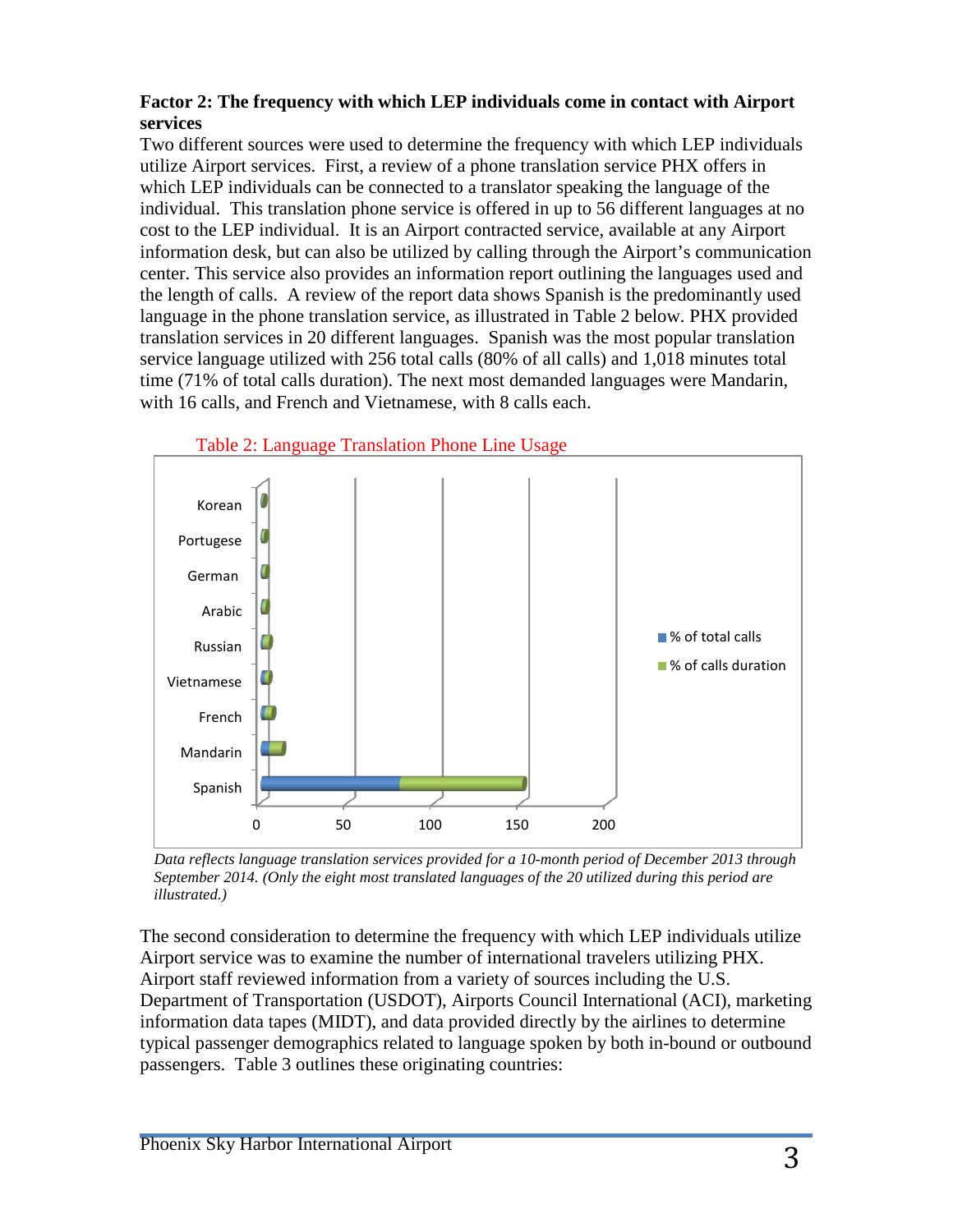

*Data reflects average daily PHX passengers traveling to/from predominantly non-English speaking countries in 2013. Data analysis provided to PHX through Oliver Wyman*.

The country of origin may not point to individual passengers specifically being LEP, but it is a reasonable assumption that the travelers may have partial English capacity. Publication of vital travel information in the language used by the predominant number of international travelers using PHX, in this case Spanish, assists those with any English limitations that may inhibit their access to services.

**LEP population**

## **Factor 3: The nature and importance of services provided by the Airport to the**



PHX serves not only the Phoenix metropolitan area, but a large portion of the State of Arizona, as the connection to air worldwide travel services. As such, PHX is a primary gateway for individual entry into and out of Arizona. The Airport serves as the key transportation resource for many LEP Arizona residents to go visit or receive family from different areas of the world. And with Phoenix and Arizona being major tourist destinations, it's critical that the Airport is ready to serve international visitors who may often have

limited English proficiency. Assuring all individuals, regardless of their origin or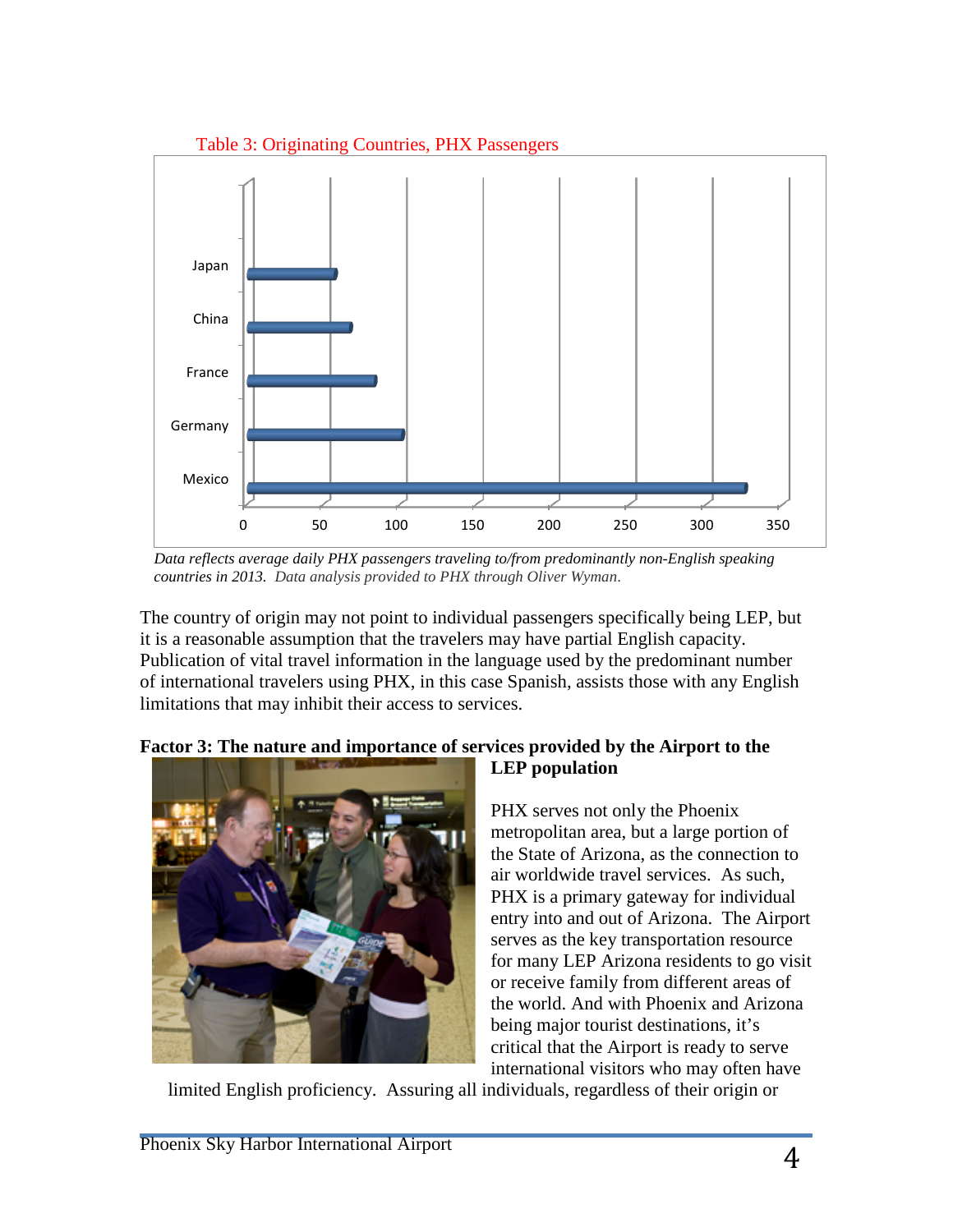their language, are provided a safe and pleasurable transportation experience is the critical mission of PHX.

## **Factor 4: The resources available to the Airport and overall cost to provide LEP assistance.**

Assessing available resources is a continual process. It involves utilizing translation services for appropriate documents, paying phone-line interpreter contracts, making use of volunteer language interpreters, and analyzing available staff language resources. Costs for these services can vary based upon competitive bid processes, translation cost priced per word, turnaround times and complexity of specialized content. PHX is committed to providing the financial resources needed to assist its LEP passenger. The types of services available are more fully detailed in the Language Assistance Measures outlined further in the next section of this report.

## IMPLEMENTATION

An important part in providing meaningful access for LEP individuals is to ensure effective communication. To accomplish effective communication, the following language assistance measures and actions are considered appropriate:

- A. Provide language interpretation
- B. Notify LEP customers of language assistance services
- C. Identify and translate vital documents
- D. Train staff in public contact positions
- E. Monitor and evaluate access to language assistance

## **A. Provide Language Interpretation**

PHX takes reasonable steps to provide the opportunity for meaningful access to LEP persons who have difficulty communicating in English, including:

• Utilize PHX and contracted staff that are fluent in communicating through various languages to assist LEP persons with oral interpretation. The volunteer (Navigators) customer service agents at PHX speak a variety of languages as noted in Table 3:

| Chamorro |  | Italian  |  |
|----------|--|----------|--|
| Chinese  |  | Japanese |  |
| Dutch    |  | Latvian  |  |
| French   |  | Russian  |  |
| German   |  | Spanish  |  |
| Hebrew   |  |          |  |

#### Table 3: Languages and 'spoken by' number of PHX customer service Agents

*Source: PHX Public Relations, July, 2014*

• Phone Translation Services are available, a contracted service where an LEP customer can be placed on a call with a translator that speaks the LEP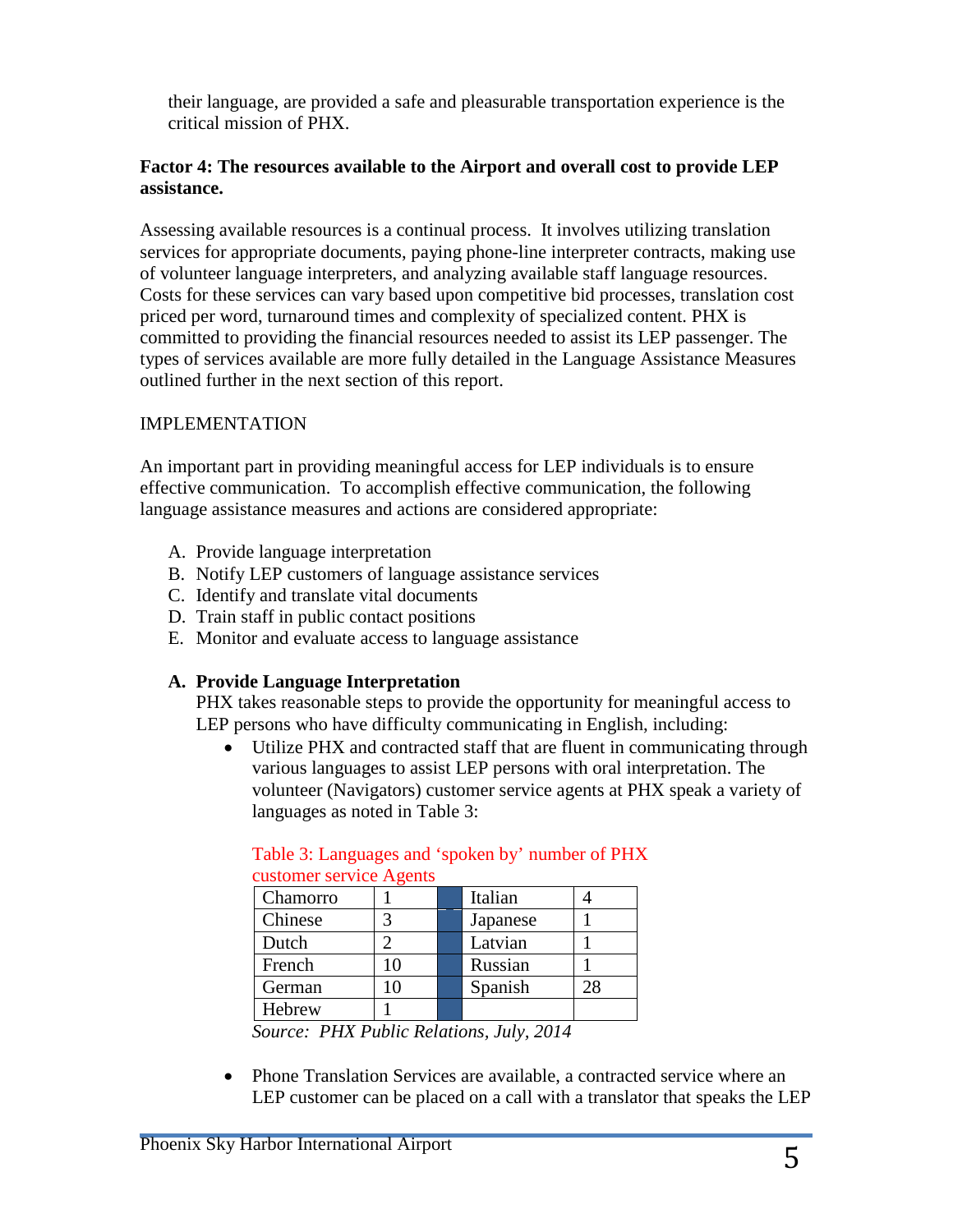individual's language. The phone translator relays the questions and responses between the LEP caller and the local PHX customer service agent.

- The Paging Assistance Locations at PHX have the ability to provide terminal paging service through video screen assistance and overhead paging in English and Spanish.
- Spanish speaking Public Relations staff are available to translate Airport Press Releases for the Spanish media to inform local residents about Airport services and activities.
- When presentations are made or planned by PHX staff in local areas with a known concentration of LEP persons, special efforts are made to have meeting notices, fliers, advertisements and agendas printed in Spanish, as well as provide interpreter services for meeting interaction.

## **B. Notify LEP customers of language assistance services**

PHX utilizes a variety of resources to notify its passengers of the available LEP services, including:

- The Airport information desks have a complete listing of the languages available on the phone translation service that can be accessed at the information desk. Many of the volunteer customer service staff (Navigators) also carry a card listing the translation line languages.
- Posted notices in Spanish about available language assistance in the information desks of the terminals.
- The PHX Navigators wear flag lapel pins representing the country of the language they speak.
- The Airport's website includes a Spanish page where vital travel information is provided, including ground transportation information, traveling to the airport, monetary exchange locations and maps of airport amenities.
- Information about the Airport's customer service agents with translating capabilities and the phone translation services are also posted on the Spanish page of the website.
- Radio programs, *Air Time with Phoenix Sky Harbor* on 1480 AM, and *Enlace* on the Spanish station La Buena Onda 1190AM, highlight the programs and amenities at the Airport, and can inform listeners about the available language assistive services.

# **C. Identify and translate vital documents**

PHX has translated its Airport Information guide into Spanish, providing essential information about terminal amenities, accessing the PHX Sky Train, connecting to the PHX Rental Car Center and various ground transportation opportunities. In addition, a Lost and Found Card is printed in both English and Spanish to assist travelers with the contact information for the three areas (Aviation, TSA Checkpoints & Airlines) where customers may have lost an item.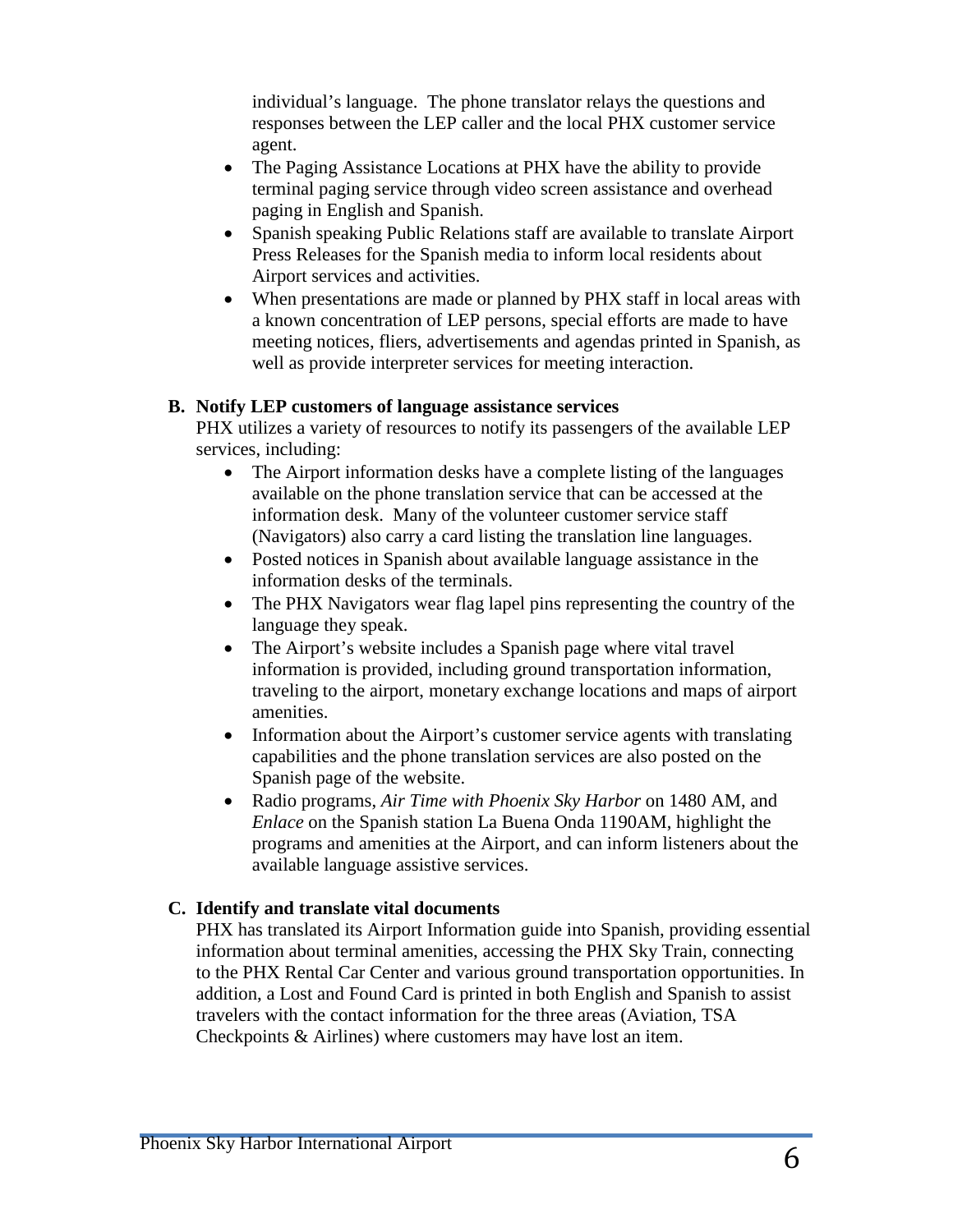

PHX Airport Information Guide, English and Spanish

In order to assure information that is vital to travelers is translated, a committee comprised of representatives from the Aviation Public Relations, Legal, Administration, and Community Development & Government Relations divisions and from the City of Phoenix Equal Opportunity Department, annually discuss and review which documents need translation. The criteria for consideration includes utilizing feedback from the Airport information desks, customer surveys, Navigators use of the materials in interacting with LEP individuals and customer comment cards and emails.

# **D. Train staff in public contact positions**

PHX takes many steps to assure that all Airport employees are familiar with its LAP and how to assist with communication to LEP passengers:

- Aviation Department employees are informed about the PHX LAP and the phone interpreter service that can assist LEP passengers during New Employee Orientation training sessions and annually during regularly scheduled staff meetings.
- The Navigators and the customer service agents have regular training where the LAP is highlighted and any new services for LEP passengers are explained and/or demonstrated.
- Airport tenants, concessionaires and retailers are informed about the LAP and LEP services are explained on an annual basis during the regularly scheduled Tenant meetings throughout the year.
- Aviation staff is continually encouraged to attend workshops and training designed to highlight cultural diversity and meet language assistance needs.

# **E. Monitor and evaluate access to language assistance**

PHX will annually evaluate the LAP and its components, addressing questions such as:

• How many LEP persons utilized the phone translation service, and what